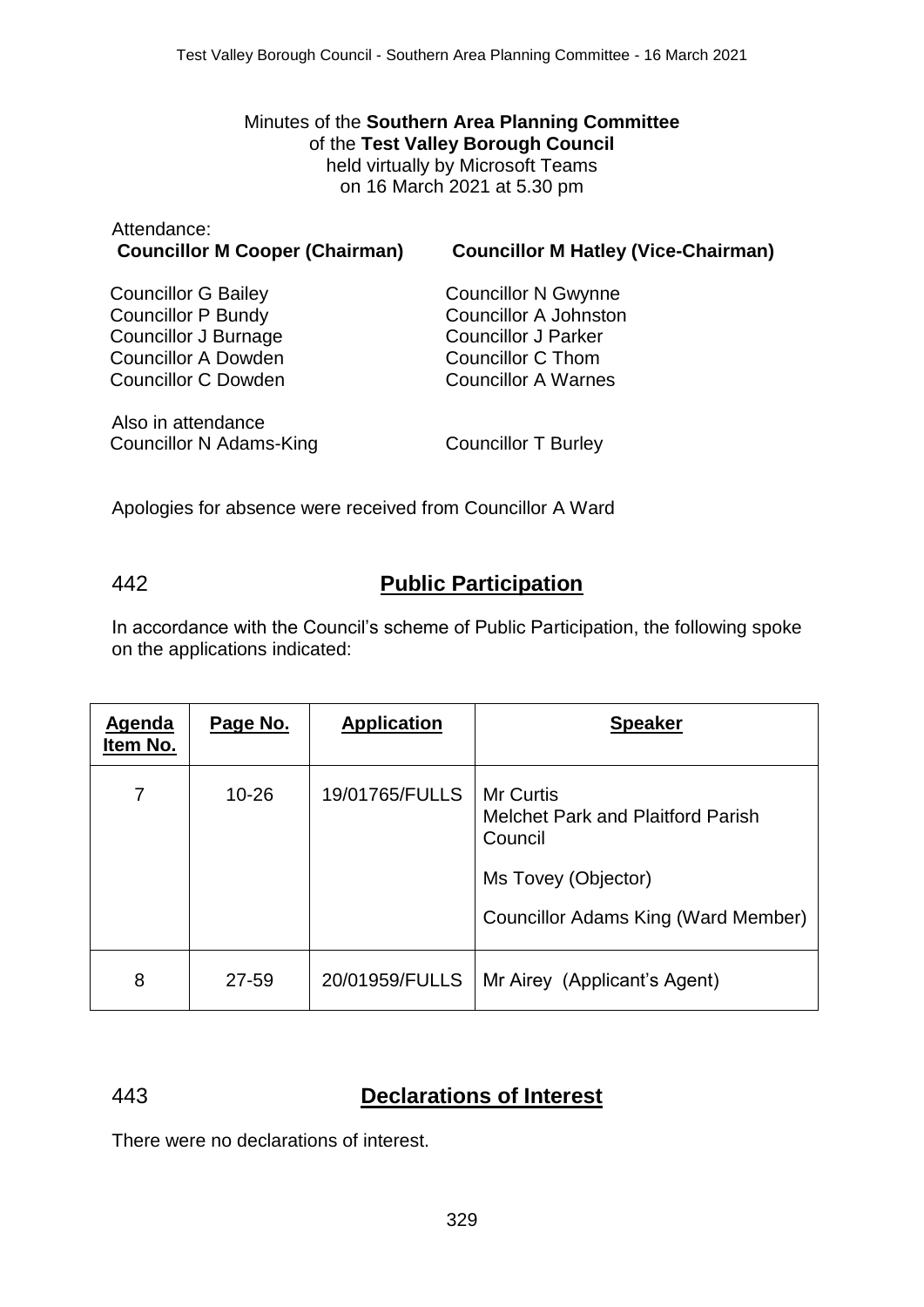## 444 **Urgent Items**

There were no urgent items to be considered.

445 **Minutes**

#### **Resolved:**

**That the minutes of the meeting held on 23 February 2021 be confirmed and signed as a correct record.**

## 446 **Schedule of Development Applications**

#### **Resolved:**

**That the applications for development as set out below be determined as indicated.**

### 447 **19/01765/FULLS - 18.07.2019**

| <b>APPLICATION NO.</b>  | 19/01765/FULLS                                          |
|-------------------------|---------------------------------------------------------|
| <b>APPLICATION TYPE</b> | <b>FULL APPLICATION - SOUTH</b>                         |
| <b>REGISTERED</b>       | 18.07.2019                                              |
| <b>APPLICANT</b>        | Mr G Castle                                             |
| <b>SITE</b>             | Land South of Hazelwood Farm, Flowers Lane,             |
|                         | Plaitford, MELCHET PARK AND PLAITFORD                   |
| <b>PROPOSAL</b>         | Change of use of land to single gypsy plot              |
| <b>AMENDMENTS</b>       | 27/08/2019- Additional foul sewage plan and nitrates    |
|                         | details                                                 |
|                         | 09/06/2020- Nitrate budget report                       |
|                         | 28/07/2020- Amended Site plan and nitrate budget        |
|                         | 08/09/2020- Amended Site plan and nitrate budget        |
|                         | 18/02/2021 - Visibility site lines and vehicle tracking |
|                         | plans.                                                  |
| <b>CASE OFFICER</b>     | Mr Mark Staincliffe                                     |

**DEFERRED to gather further information on permitted Gypsy sites within the Blackwater Ward.**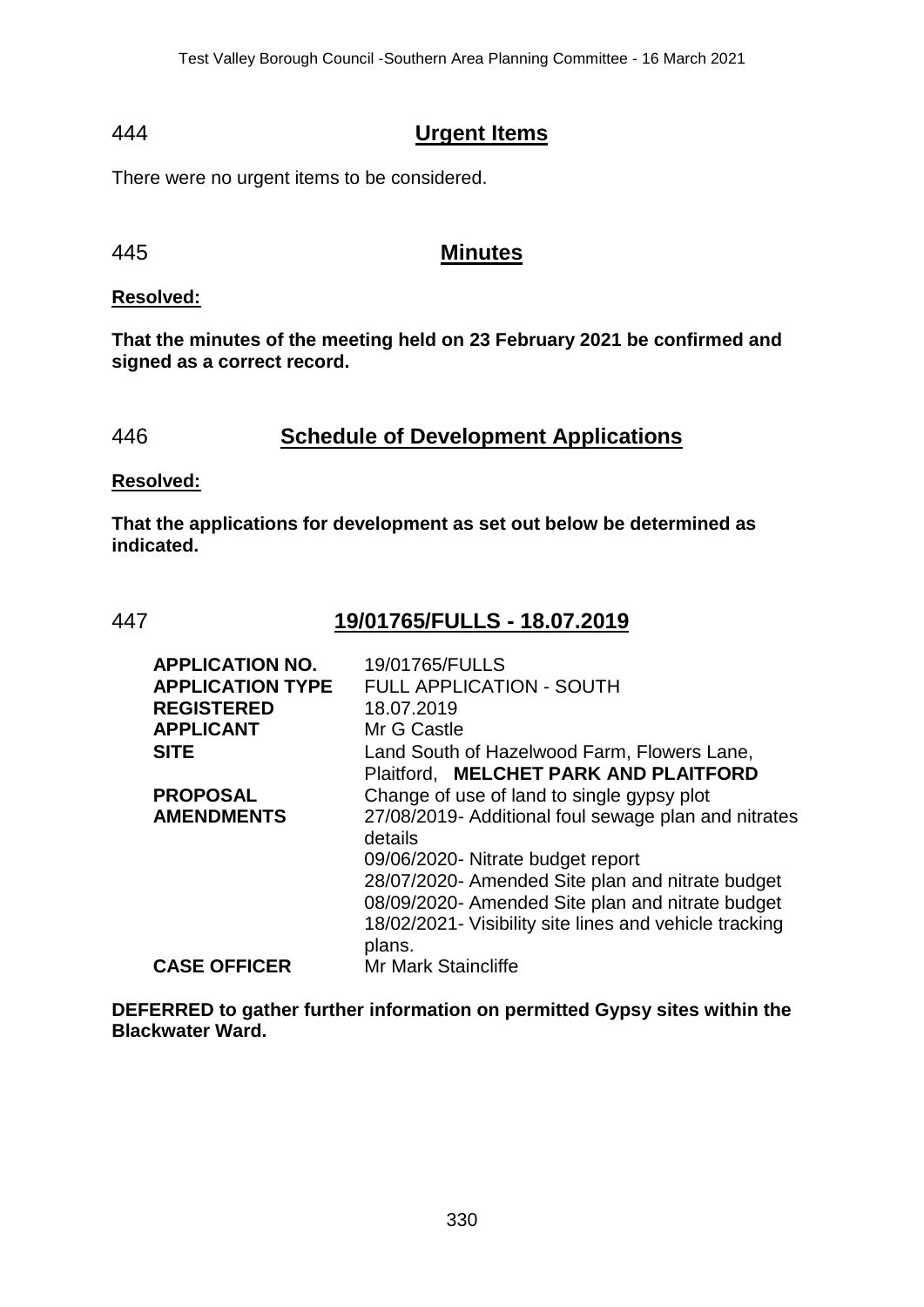## 448 **20/01959/FULLS - 02.09.2020**

| <b>APPLICATION NO.</b>  | 20/01959/FULLS                                       |
|-------------------------|------------------------------------------------------|
| <b>APPLICATION TYPE</b> | <b>FULL APPLICATION - SOUTH</b>                      |
| <b>REGISTERED</b>       | 02.09.2020                                           |
| <b>APPLICANT</b>        | Hanslip, Stratland Developments Ltd                  |
| <b>SITE</b>             | Land at Plot 64 Oxlease Meadows, Romsey,             |
|                         | Hampshire, SO51 7AB, ROMSEY EXTRA                    |
| <b>PROPOSAL</b>         | Development of four detached dwellings on Plot 64 at |
|                         | <b>Oxlease Meadows</b>                               |
| <b>AMENDMENTS</b>       | Amended plans received 08/10/20, 23/10/20,           |
|                         | 05/11/20, 06/11/20, 10/11/20 and 05/01/21.           |
| <b>CASE OFFICER</b>     | Mr Paul Goodman                                      |

**Delegated to Head of Planning & Building for completion of satisfactory consultation with the Ecology Officer, including the addition or amendment of relevant ecology conditions, and s106 legal agreement to secure;** 

- **Removal of nitrate mitigation land from agricultural production**
- **Future management of the nitrate mitigation land, and**
- **New Forest SPA contribution. \* Future management of on-site landscaped and biodiversity enhancement areas outside of residential garden areas for a minimum period of 10 years.**
- **Provision of off-site Ecological Compensation and Enhancement Strategy land and detailed future management plan for a minimum period of 10 years.**

**Then PERMISSION subject to:**

- **1. The development hereby permitted shall be begun within three years from the date of this permission. Reason: To comply with the provision of Section 91 of the Town and Country Planning Act 1990 as amended by Section 51 of the Planning and Compulsory Purchase Act 2004.**
- **2. No development shall take place above DPC level of the development hereby permitted until samples and details of the materials to be used in the construction of all external surfaces hereby permitted have been submitted to and approved in writing by the Local Planning Authority. Development shall be carried out in accordance with the approved details.**

**Reason: To ensure the development has a satisfactory external appearance in the interest of visual amenities in accordance with Test Valley Borough Revised Local Plan (2016) Policy E1.**

**3. Before the development hereby permitted is commenced details, including plans and cross sections, shall be submitted to and approved by the Local Planning Authority of the existing and proposed ground levels of the development and the boundaries of the site and the height of the ground floor slab and damp proof course in relation thereto. Development shall be undertaken in accordance with the approved details.**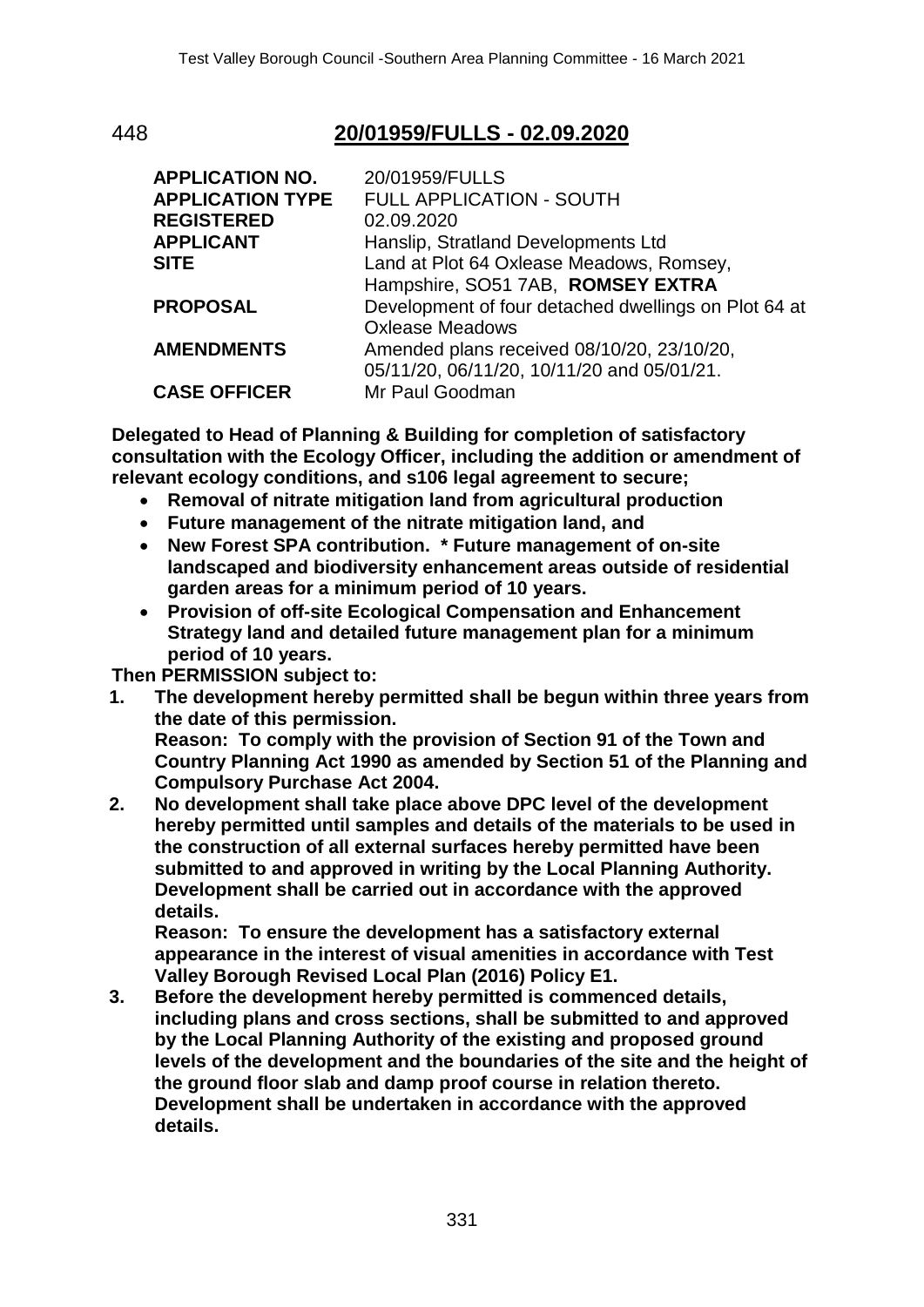**Reason: To ensure satisfactory relationship between the new development and the adjacent buildings, amenity areas and trees in accordance with Test Valley Borough Revised Local Plan (2016) Policy E1.**

**4. The development hereby approved shall be undertaken in full accordance with the provisions set out within the Barrell Treecare Arboricultural Impact Appraisal and Method Statement reference 18315-AA3-DC dated 10 August 2020 and the associated tree protection plan BT3. Before the commencement of development of the site, details of new specimen trees (with a plan showing the locations), details of species and size shall be submitted to and agreed by the Local Planning Authority. The new trees shall be planted in the approved positions before the first occupation of the approved dwelling. These must be planted in accordance with the recommendations in BS 8545 (2014) Trees: from nursery to independence in the landscape -Recommendations. If any of proposed trees die following planting, they shall be replaced with similar trees in similar positions within six months of the death of each specimen.**

**Reason: To ensure the continuation of canopy cover and enhancement of the development by the retention of existing trees and natural features during the construction phase in accordance with Test Valley Borough Revised Local Plan policy E2**

- **5. Tree protective measures installed (in accordance with the tree protection condition) shall be maintained and retained for the full duration of works or until such time as agreed in writing with the Local Planning Authority. No activities, nor material storage, nor placement of site huts or other equipment what-so-ever shall take place within the barrier. Reason: To ensure the avoidance of damage to existing trees and natural features during the construction phase in accordance with Test Valley Borough Revised Local Plan policy E2.**
- **6. All service routes, drain runs, soakaways or excavations in connection with the development hereby permitted shall remain wholly outside the tree protective barrier.**

**Reason: To ensure the avoidance of damage to existing trees and natural features during the construction phase in accordance with Test Valley Borough Revised Local Plan policy E2.**

**7. No development shall take place above DPC level of the development hereby permitted until full details of hard and soft landscape works have been submitted and approved. Details shall include-where appropriate: proposed finished levels or contours; means of enclosure; car parking layouts; other vehicle and pedestrian access and circulation areas; hard surfacing materials; minor artefacts and structures (e.g. furniture, play equipment, refuse or other storage units, signs, lighting, etc.); proposed and existing functional services above and below ground (e.g. drainage, power, communications cables, pipelines etc. indicating lines, manholes, supports.); retained historic landscape features and proposals for restoration, where relevant.**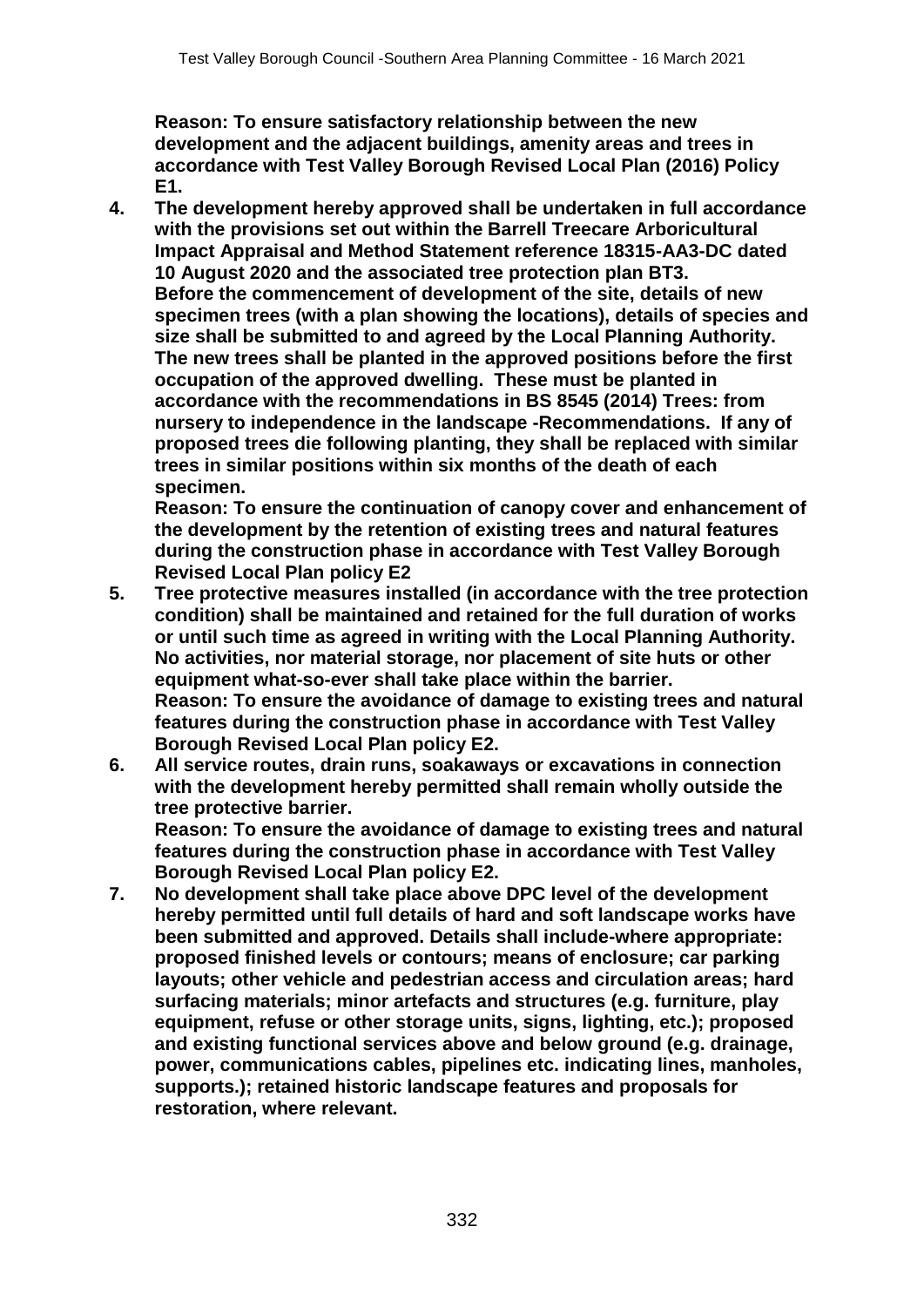**Soft landscape works shall include: planting plans; written specifications (including cultivation and other operations associated with plant and grass establishment); schedules of plants, noting species, plant sizes and proposed numbers/densities.**

**The landscape works shall be carried out in accordance with the implementation programme and in accordance with the management plan.**

**Reason: To improve the appearance of the site and enhance the character of the development in the interest of visual amenity and contribute to the character of the local area in accordance with Test Valley Borough Revised Local Plan (2016) Policy E1 and E2.**

- **8. Landscape implementation, management and maintenance for a minimum period of 5 years shall be undertaken in accordance with the specifications on the landscape plan approved under Condition 7. Any plants which die within the first 5 years shall be replaced. Implementation, management and maintenance of on-site landscaped and biodiversity enhancement areas outside of residential garden areas shall be undertaken for a for a minimum period of 10 years in accordance with details secured in the associated s106 legal agreement. Reason: To ensure the provision of amenity afforded by proper maintenance of existing and new landscape features as an improvement of the appearance of the site and to enhance the character of the development in the interest of visual amenity and contribute to the character of the local area in accordance with Test Valley Borough Revised Local Plan (2016) Policy E1 and E2.**
- **9. The development shall not be occupied until space has been laid out and provided for the parking and manoeuvring of vehicles to enable them to enter and leave the site in a forward gear in accordance with the approved plan and this space shall thereafter be reserved for such purposes at all times.**

**Reason: In the interests of highway safety in accordance with Test Valley Borough Revised Local Plan (2016) Policy T1.**

- **10. Any gates shall be set back at least 4.5 metres from the edge of the carriageway of the adjoining highway. Reason: In the interest of highway safety in accordance with Test Valley Borough Revised Local Plan (2016) Policy T1.**
- **11. Prior to the commencement of development full details of the layout for the parking and manoeuvring onsite of contractor's and delivery vehicles during the construction period shall be submitted to and approved in writing by the Local Planning Authority. The approved statement shall include scaled drawings illustrating the provision for –**
	- **1) The parking of site operatives and visitors' vehicles.**
	- **2) Loading and unloading of plant and materials.**
	- **3) Management of construction traffic and access routes.**
	- **4) Storage of plant and materials used in constructing the development.**
	- **5) Vehicle tracking associated with vehicles utilised during construction.**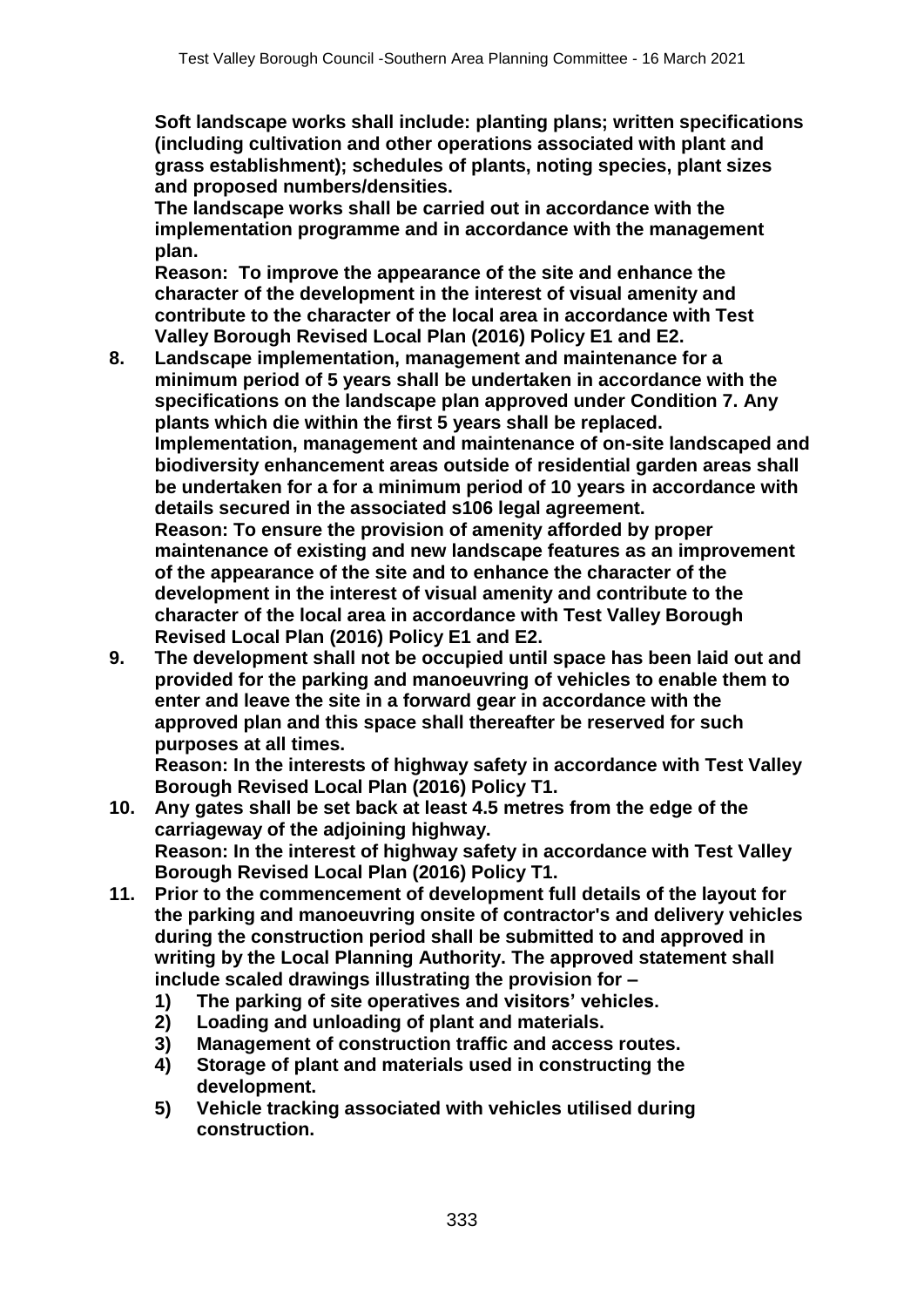**The approved scheme shall be implemented prior to the commencement of development and retained for the duration of the construction period. Reason: In the interest of highway safety in accordance with Test Valley Borough Local Plan 2016 policy T1.**

- **12. There shall be no construction or demolition works, no machinery shall be operated, no processes carried out and no deliveries received or dispatched outside the following times: 07:30 to 18:00 hours Monday to Friday and 08:00 to 13:00 hours on Saturday. In addition, no such activities shall take place on Sundays, Bank or Public holidays. Reason: In the interests of the amenities of neighbouring properties in accordance with Test Valley Borough Local Plan policies E8 and LWH4.**
- **13. The development hereby approved shall be designed and built to meet Regulation 36 2 (b) requirement of 110 litres/person/day water efficiency set out in part G2 of Building Regulations 2015. Reason: In the interests of improving water usage efficiency in accordance with policy E7 of the Test Valley Borough Revised Local Plan 2016.**
- **14. The drainage system shall be constructed in accordance with the Detailed Surface Water Drainage Arrangement ref: 08-144/355. Surface water discharge to the existing pond shall be limited to 5.0 l/s. Any changes to the approved documentation must be submitted to and approved in writing by Local Planning Authority and Lead Local Flood Authority. Any revised details submitted for approval must include a technical summary highlighting any changes, updated detailed drainage drawings and detailed drainage calculations.**

**Details for the long-term maintenance arrangements for the surface water drainage system shall be submitted to and approved in writing by the Local Planning Authority prior to the first occupation of any of the dwellings. The submitted details shall include;**

- **a. Maintenance schedules for each drainage feature type and ownership.**
- **b. Details of protection measures.**

**Maintenance and protection measures shall be carried out in accordance with the approved details.** 

**Reason: To ensure a satisfactory form of development and in the interest of local amenities in accordance with Test Valley Borough Revised Local Plan 2016 policy E7.**

**15. Prior to the first occupation of development the condition of the existing pond, which will take surface water from the development site, shall be investigated and a report on its condition, capacity and any required remedial works be submitted to and approved in writing by the Local Planning Authority. If necessary, improvement to its condition as reparation, remediation, restitution and replacement shall be undertaken in accordance with the approved details and evidence of the works submitted and approved in writing by Local Planning Authority. Reason: To ensure a satisfactory form of development and in the interest of local amenities in accordance with Test Valley Borough Revised Local Plan 2016 policy E7.**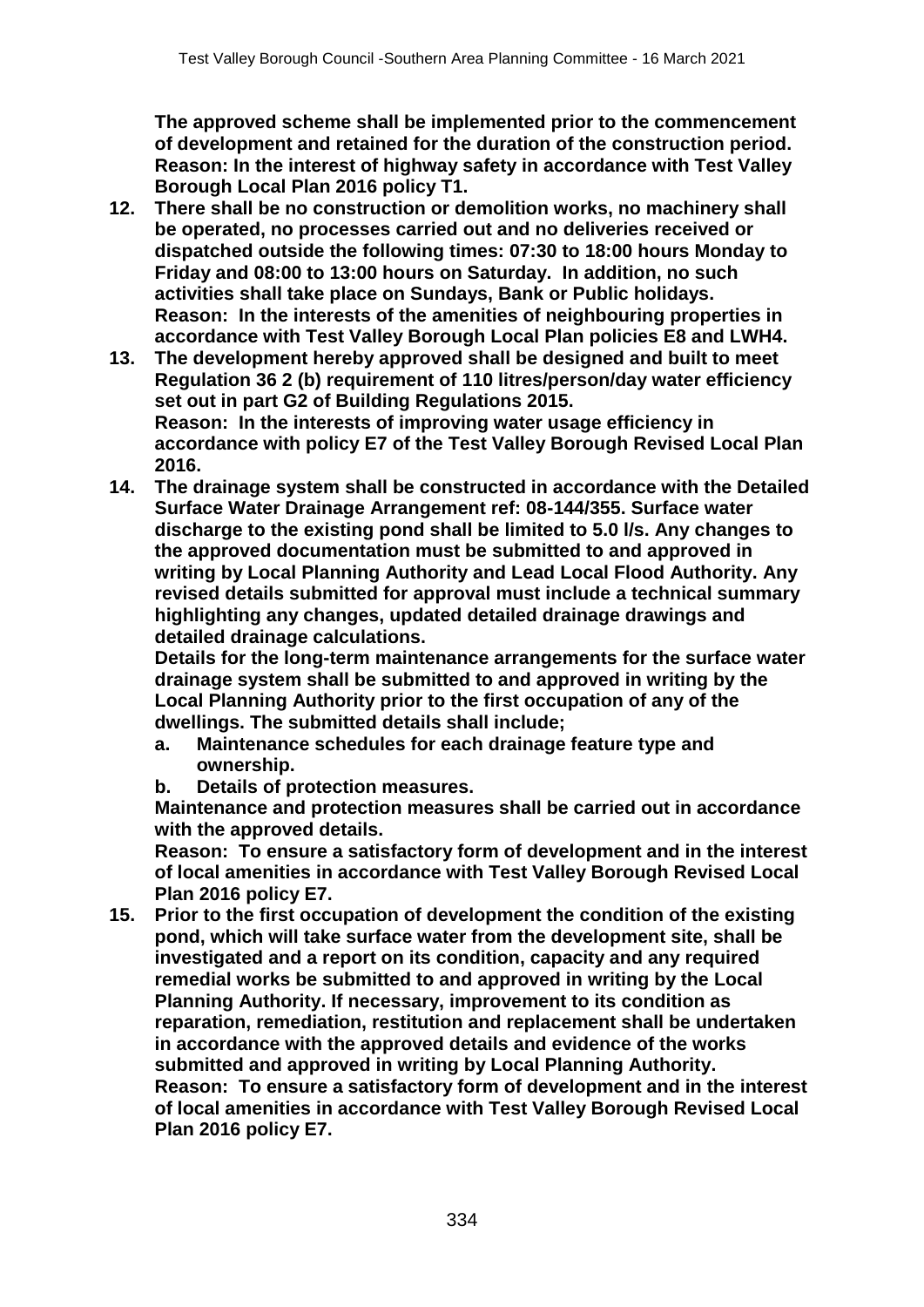- **16. Development shall proceed in accordance with the ecological mitigation, compensation and enhancement measures detailed within the Updated Ecological Assessment (ecosupport, 23rd October 2020) unless otherwise agreed in writing by the Local Planning Authority. Ecological mitigation, compensation and enhancement features shall be created/installed as per ecologists instructions and retained in perpetuity in a condition suited for their intended purpose. Reason: To protect biodiversity in accordance with the Conservation Regulations 2017, Wildlife & Countryside Act 1981, the NERC Act (2006), NPPF and with Policy E5 of the Test Valley Borough Council Adopted Local Plan 2011-2029.**
- **17. No development shall take place unless or until an Environmental Management Plan has been submitted to, and approved in writing by, the Local Planning Authority. The Environmental Management Plan shall cover the control of noise, dust and spoil during the demolition, site preparation and construction phases of development. The Environmental Management Plan shall include the provision of wheel washing, and any other suitable facility, to avoid the deposit of spoil onto the highway network. Work shall be undertaken in accordance with the approved Environmental Management Plan.**

**Reason: In the interests of the amenities of neighbouring properties in accordance with Test Valley Borough Local Plan policies E8 and LWH4.** 

- **18. The development shall be carried out in accordance with the submitted flood risk assessment (ref Aqua Callidus Consulting/20035/09th November 2020) and the following mitigation measures it details: Finished floor levels shall be set no lower than 21.15 metres above Ordnance Datum (AOD), as stated in section 13.4 (page 8). Reason: To reduce the risk of flooding to the proposed development and future occupants in accordance with Test Valley Borough Revised Local Plan 2016 policy E7.**
- **19. The development hereby permitted shall not be carried out except in complete accordance with the details shown on the submitted plans, numbers:**

**D102 I D103 M D112 M D-115J D-145 C D-211 E D-240 E D-245 E D-250H D-303 C D-310 E D-315 E D-320 E D-325H D-502 F D-504 C 08-144/355**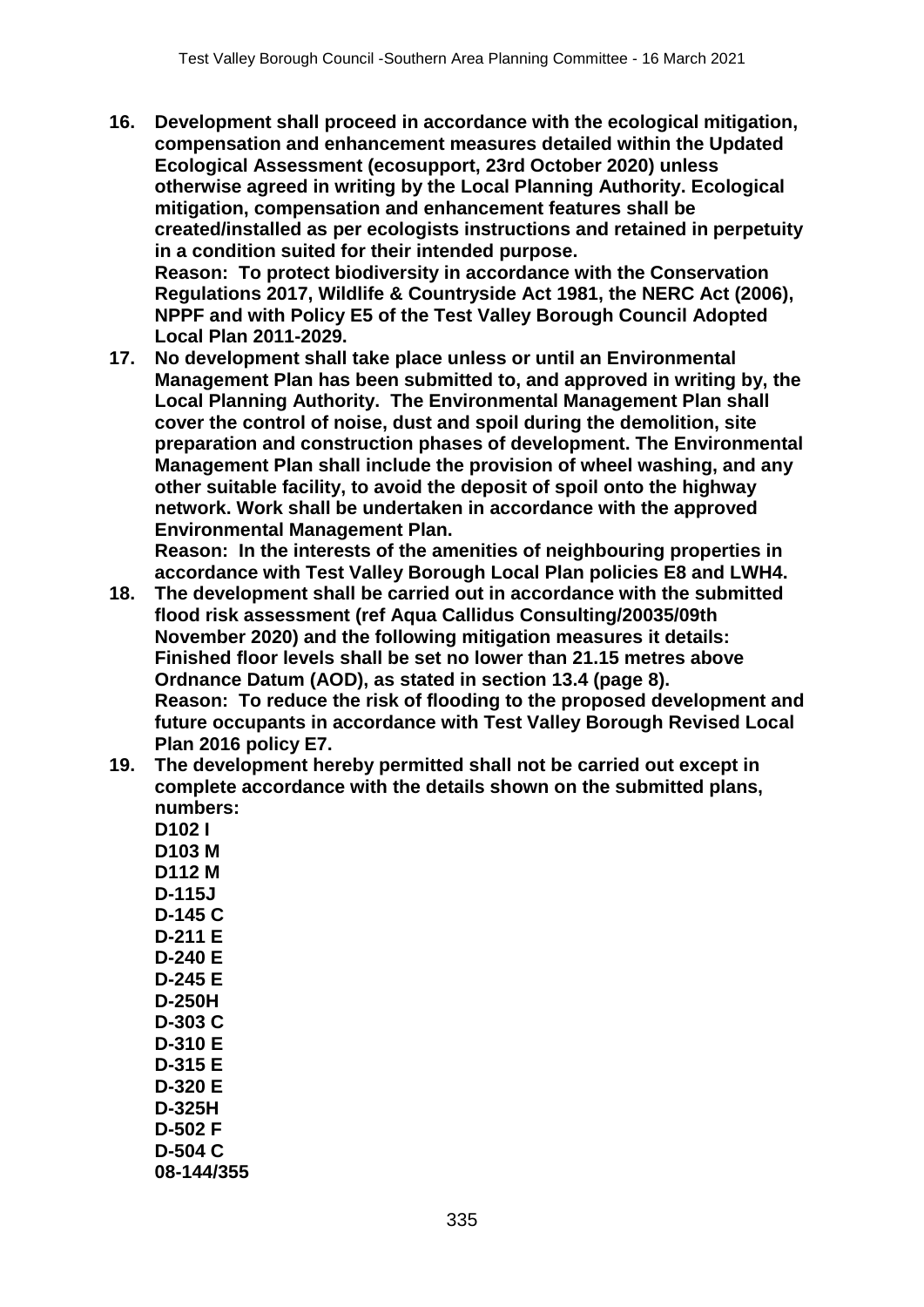**08-144/354 08-144**

**Reason: For the avoidance of doubt and in the interests of proper planning.**

**20. No development shall take place unless or until a Construction Method Statement has been submitted to, and approved in writing by, the Local Planning Authority. The construction method statement include full details of the means by which the works will avoid impacts upon the SSSI, and should be consistent with Environment Agency pollution prevention guidelines. All contractors working on site shall be made aware of the designation afforded the SSSI and be provided with a map that clearly shows the defined boundaries in relation to the development site. No equipment, materials or machinery shall be stored within 5m of the water's edge (including any drain or waterbody connected with the canal). No heavy machinery shall be operated within 5m of the water's edge.**

**Reason: To protect biodiversity in accordance with the Conservation Regulations 2017, Wildlife & Countryside Act 1981, the NERC Act (2006), NPPF and with Policy E5 of the Test Valley Borough Council Adopted Local Plan 2011-2029.**

**21. Prior to the first occupation of the dwellings hereby permitted details of the physical restrictions to limit the use of the vehicular access from Cupernham Lane to emergency access only and the provision of a pedestrian and cycle link shall be submitted to and approved in writing by the local planning authority. Emergency access restrictions and the pedestrian/cycle link shall be installed in accordance with the approved details and retained in perpetuity.**

**Reason: In the interest of highway safety in accordance with Test Valley Borough Local Plan 2016 policy T1.** 

**Notes to applicant:** 

- **1. The development hereby permitted shall be carried out and completed strictly in accordance with the submitted plans, specifications and written particulars for which permission is hereby granted or which are subsequently submitted to, and approved in writing by, the Local Planning Authority and in compliance with any conditions imposed by the Local Planning Authority.**
- **2. In reaching this decision Test Valley Borough Council (TVBC) has had regard to the National Planning Policy Framework and takes a positive and proactive approach to development proposals focused on solutions. TVBC work with applicants and their agents in a positive and proactive manner offering a pre-application advice service and updating applicants/agents of issues that may arise in dealing with the application and where possible suggesting solutions.**
- **3. The applicant is advised that the Environmental Permitting (England and Wales) Regulations 2016 require a permit to be obtained for any activities which will take place:**
	- **on or within 8 metres of a main river (16 metres if tidal)**
	- **on or within 8 metres of a flood defence structure or culvert (16 metres if tidal)**
	- **on or within 16 metres of a sea defence**